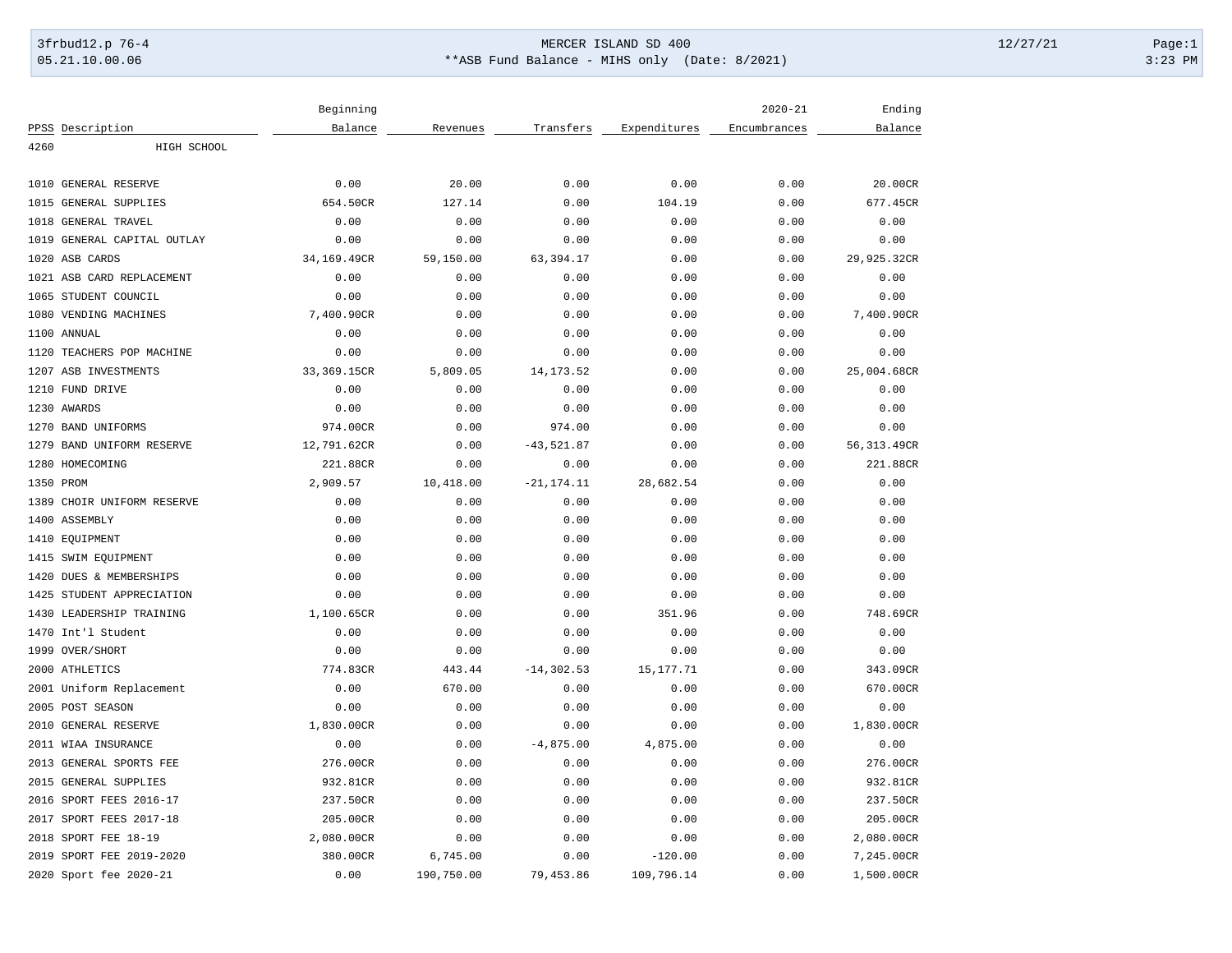# 3frbud12.p 76-4 Page:2 05.21.10.00.06 \*\*ASB Fund Balance - MIHS only (Date: 8/2021) 3:23 PM

|                                              | Beginning                |                  |               |              | $2020 - 21$  | Ending                   |
|----------------------------------------------|--------------------------|------------------|---------------|--------------|--------------|--------------------------|
| PPSS Description                             | Balance                  | Revenues         | Transfers     | Expenditures | Encumbrances | Balance                  |
| 4260<br>HIGH SCHOOL                          |                          |                  |               |              |              |                          |
|                                              |                          |                  |               |              |              |                          |
| 2021 Sport Fee 21-22                         | 0.00                     | 73,500.00        | 0.00          | 0.00         | 0.00         | 73,500.00CR              |
| 2030 BASEBALL                                | 0.00                     | 0.00             | $-2, 207.51$  | 2,207.51     | 0.00         | 0.00                     |
| 2037 BASEBALL CONTRACTUAL SERV               | 1.00CR                   | 0.00             | $-1,002.00$   | 1,003.00     | 0.00         | 0.00                     |
| 2037 BASEBALL CONTRACTUAL SERV               | 0.00                     | 0.00             | 0.00          | 0.00         | 0.00         | 0.00                     |
| 2038 BASEBALL TRAVEL                         | 0.00                     | 0.00             | $-3, 103.50$  | 3,103.50     | 0.00         | 0.00                     |
| 2040 BOYS BASKETBALL                         | 4,192.47                 | 140.00           | $-4, 366.59$  | 314.12       | 0.00         | 0.00                     |
| 2046 BOYS BB CAMP                            | 2,676.23CR               | 0.00             | 0.00          | 0.00         | 0.00         | 2,676.23CR               |
| 2047 BOYS BASKETBALL SERVICES                | 2,243.58                 | 0.00             | $-3,500.00$   | 1,256.42     | 0.00         | 0.00                     |
| 2048 BOYS BASKETBALL TRAVEL                  | 866.00                   | 0.00             | $-4,037.50$   | 3,171.50     | 0.00         | 0.00                     |
| 2049 BOYS BASKETBALL TRIP                    | 6,534.87CR               | 0.00             | 0.00          | 1,700.00     | 0.00         | 4,834.87CR               |
| 2050 GIRLS BASKETBALL                        | 55.00CR                  | 0.00             | $-444.14$     | 499.14       | 0.00         | 0.00                     |
| 2056 GIRLS BASKETBALL CAMP                   | 0.00                     | 0.00             | 0.00          | 0.00         | 0.00         | 0.00                     |
| 2057 GIRLS BASKETBALL SERVICES               | 2,737.48                 | 0.00             | $-3,500.00$   | 762.52       | 0.00         | 0.00                     |
| 2058 GIRLS BASKETBALL TRAVEL                 | 0.00                     | 0.00             | $-1,491.00$   | 1,491.00     | 0.00         | 0.00                     |
| 2059 GIRLS BASKETBALL TRIP                   | 0.00                     | 0.00             | 0.00          | 0.00         | 0.00         | 0.00                     |
| 2060 CROSS COUNTRY                           | 12,698.52CR              | 5.00             | 481.00        | 256.85       | 0.00         | 11,965.67CR              |
| 2066 CROSS COUNTRY CAMP                      | 0.00                     | 0.00             | 0.00          | 0.00         | 0.00         | 0.00                     |
| 2067 CROSS COUNTRY SERVICES                  | 0.00                     | 0.00             | 0.00          | 0.00         | 0.00         | 0.00                     |
| 2068 CROSS COUNTRY TRAVEL                    | 0.00                     | 0.00             | $-823.00$     | 823.00       | 0.00         | 0.00                     |
| 2070 FOOTBALL                                | 0.00                     | 0.00             | $-20, 256.25$ | 17,272.61    | 0.00         | 2,983.64CR               |
| 2075<br>SPRING FOOTBALL CAMP                 | 0.00                     | 0.00             | 0.00          | 0.00         | 0.00         | 0.00                     |
| 2076 FOOTBALL CAMP                           | 0.00                     | 0.00             | 0.00          | 0.00         | 0.00         | 0.00                     |
| 2077 FOOTBALL SERVICES                       | 0.00                     | 0.00             | $-11,022.97$  | 11,022.97    | 0.00         | 0.00                     |
| 2078 FOOTBALL TRAVEL                         | 0.00                     | 0.00             | $-1,696.00$   | 1,696.00     | 0.00         | 0.00                     |
| 2079 FOOTBALL TRIP                           | 0.00                     | 0.00             | 0.00          | 0.00         | 0.00         | 0.00                     |
| 2080 BOYS GOLF                               | 0.00                     | 3,790.00         | $-2, 136.73$  | 5,926.73     | 0.00         | 0.00                     |
| 2086 Boys' Golf Uniforms                     | 0.00                     | 0.00             | 0.00          | 0.00         | 0.00         | 0.00                     |
| 2087 BOYS GOLF SERVICES                      | 0.00                     | 0.00             | $-785.00$     | 785.00       | 0.00         | 0.00                     |
| 2088 BOYS GOLF TRAVEL                        | 0.00                     | 0.00             | 0.00          | 0.00         | 0.00         | 0.00                     |
| 2089 BOYS GOLF TRIP                          | 133.40CR                 | 0.00             | $-2, 366.36$  | 2,499.76     | 0.00         | 0.00                     |
| 2090 GIRLS GOLF                              | 0.00                     | 0.00             | $-481.61$     | 481.61       | 0.00         | 0.00                     |
| 2097 GIRLS GOLF SERVICES                     | 1,073.96CR               | 0.00             | $-4,965.98$   | 6,039.94     | 0.00         | 0.00                     |
| 2098 GIRLS GOLF TRAVEL                       | 0.00                     | 0.00             | 0.00          | 0.00         | 0.00         | 0.00                     |
|                                              |                          |                  |               | 376.75       |              |                          |
| 2099 GIRLS GOLF TRIP<br>2100 GIRLS GYMASTICS | 4,875.00CR<br>6,142.90CR | 0.00<br>2,857.80 | 0.00<br>0.00  | 140.22       | 0.00<br>0.00 | 4,498.25CR<br>8,860.48CR |
|                                              |                          |                  |               |              |              |                          |
| 2106 21-22 Gymnastics uniforms               | 0.00                     | 0.00             | 0.00          | 0.00         | 0.00         | 0.00                     |
| 2107 GIRLS GYMNASTICS SERVICES               | 0.00                     | 0.00             | 0.00          | 0.00         | 0.00         | 0.00                     |
| 2108 GIRLS GYMASTICS TRAVEL                  | 0.00                     | 0.00             | $-1,094.50$   | 1,094.50     | 0.00         | 0.00                     |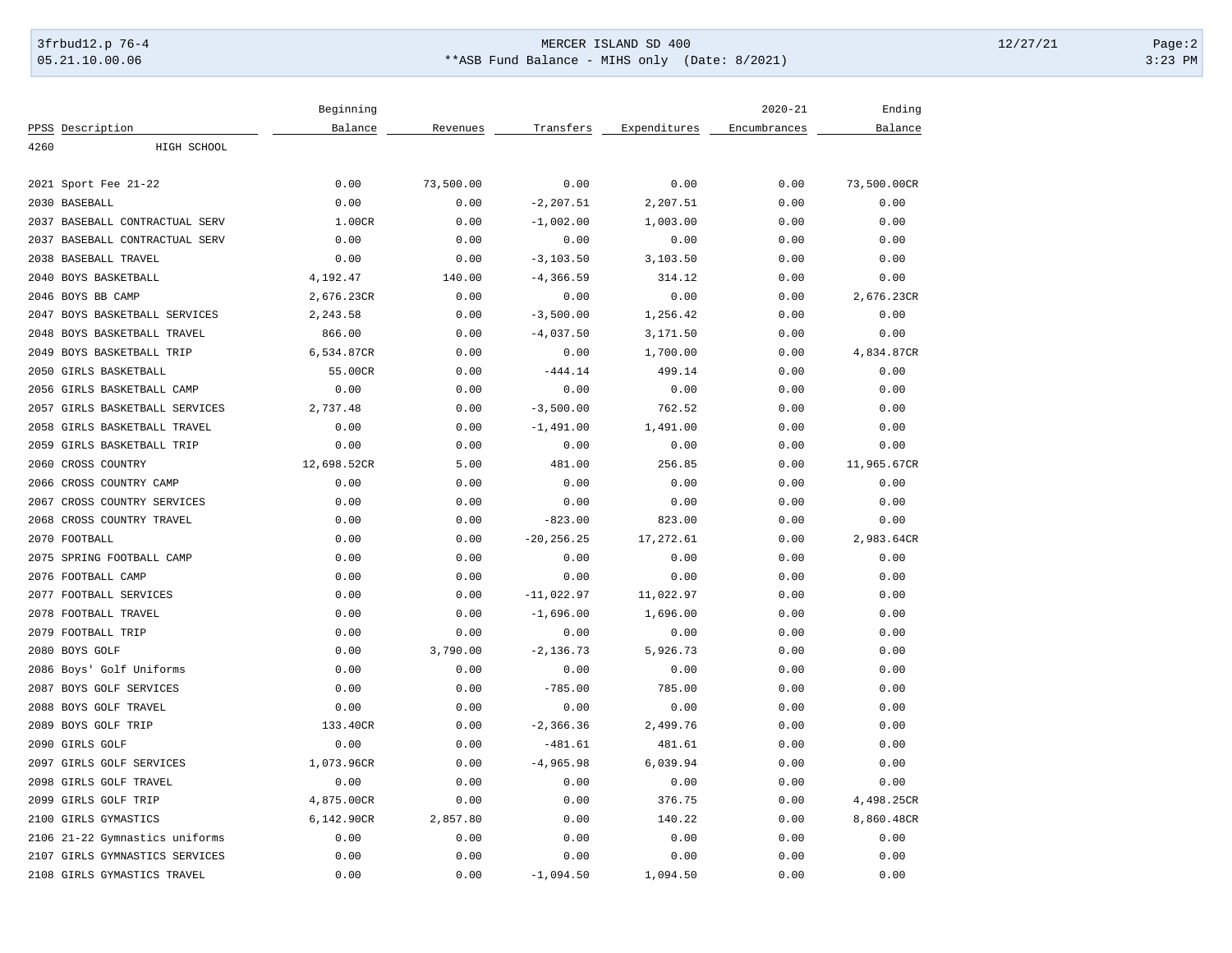# 3frbud12.p 76-4 Page:3 05.21.10.00.06 \*\*ASB Fund Balance - MIHS only (Date: 8/2021) 3:23 PM

|                                    | Beginning   |           |              |              | $2020 - 21$  | Ending      |
|------------------------------------|-------------|-----------|--------------|--------------|--------------|-------------|
| PPSS Description                   | Balance     | Revenues  | Transfers    | Expenditures | Encumbrances | Balance     |
| 4260<br>HIGH SCHOOL                |             |           |              |              |              |             |
|                                    |             |           |              |              |              |             |
| 2129 Volleyball Fundraiser Activiy | 0.00        | 0.00      | 0.00         | 0.00         | 0.00         | 0.00        |
| 2130<br>BOYS SOCCER                | 75.00CR     | 0.00      | $-2,460.07$  | 2,535.07     | 0.00         | 0.00        |
| 2137 BOYS SOCCER SERVICES          | 0.00        | 0.00      | $-1,820.00$  | 1,820.00     | 0.00         | 0.00        |
| 2138 BOYS SOCCER TRAVEL            | 0.00        | 0.00      | $-2,621.50$  | 2,621.50     | 0.00         | 0.00        |
| 2140 GIRLS SOCCER                  | 0.00        | 0.00      | $-1,604.97$  | 1,604.97     | 0.00         | 0.00        |
| 2146 GIRLS SOCCER CAMP             | 0.00        | 0.00      | 0.00         | 0.00         | 0.00         | 0.00        |
| 2147 GIRLS SOCCER SERVICES         | 0.00        | 0.00      | $-1,820.00$  | 1,820.00     | 0.00         | 0.00        |
| 2148 GIRLS SOCCER TRAVEL           | 0.00        | 0.00      | $-1,459.00$  | 1,459.00     | 0.00         | 0.00        |
| 2150 BOYS SWIMMING                 | 0.00        | 34.61     | $-1,927.47$  | 1,962.08     | 0.00         | 0.00        |
| 2157 BOYS SWIMMING SERVICES        | 0.00        | 0.00      | $-8,968.85$  | 8,968.85     | 0.00         | 0.00        |
| 2158 BOYS SWIMMING TRAVEL          | 0.00        | 0.00      | $-171.00$    | 171.00       | 0.00         | 0.00        |
| 2159 BOYS SWIMMING TRIP            | 0.00        | 0.00      | 0.00         | 0.00         | 0.00         | 0.00        |
| 2160 GIRLS SWIMMING                | 0.00        | 0.00      | $-1,677.48$  | 1,677.48     | 0.00         | 0.00        |
| 2167 GIRLS SWIMMING SERVICES       | 0.00        | 0.00      | $-13,826.33$ | 13,826.33    | 0.00         | 0.00        |
| 2168 GIRLS SWIMMING TRAVEL         | 0.00        | 0.00      | $-167.50$    | 167.50       | 0.00         | 0.00        |
| 2169 GIRLS SWIM TRIPS              | 0.00        | 0.00      | 0.00         | 0.00         | 0.00         | 0.00        |
| 2170 BOYS TENNIS                   | 12,566.09CR | 0.00      | 0.00         | 1,764.30     | 0.00         | 10,801.79CR |
| 2178 BOYS TENNIS TRAVEL            | 0.00        | 0.00      | $-1,716.50$  | 1,716.50     | 0.00         | 0.00        |
| 2179 BOYS TENNIS TRIP              | 0.00        | 0.00      | 0.00         | 0.00         | 0.00         | 0.00        |
| 2180 GIRLS TENNIS                  | 0.00        | 0.00      | $-79.86$     | 79.86        | 0.00         | 0.00        |
| 2188 GIRLS TENNIS TRAVEL           | 7,181.54CR  | 0.00      | $-1,420.64$  | 1,500.50     | 0.00         | 7,101.68CR  |
| 2190 BOYS & GIRLS TRACK            | 2,280.64CR  | 75.00     | 0.00         | 234.15       | 0.00         | 2,121.49CR  |
| 2198 BOYS & GIRLS TRACK TRAVE      | 479.50CR    | 0.00      | $-1,650.50$  | 1,650.50     | 0.00         | 479.50CR    |
| 2200 UNKNOWN                       | 0.00        | 0.00      | 0.00         | 0.00         | 0.00         | 0.00        |
| 2210 VOLLEYBALL                    | 25.00CR     | 0.00      | $-63.00$     | 88.00        | 0.00         | 0.00        |
| 2217 VOLLEYBALL SERVICES           | 0.00        | 0.00      | $-2,100.00$  | 2,100.00     | 0.00         | 0.00        |
| 2218 VOLLEYBALL TRAVEL             | 0.00        | 0.00      | $-1,491.50$  | 1,491.50     | 0.00         | 0.00        |
| 2219 Volleyball Fundraiser         | 2,546.59CR  | 0.00      | 0.00         | 0.00         | 0.00         | 2,546.59CR  |
| 2220 WRESTLING                     | 0.00        | 0.00      | 0.00         | 0.00         | 0.00         | 0.00        |
| 2227 WRESTLING SERVICES            | 166.45      | 0.00      | $-840.00$    | 673.55       | 0.00         | 0.00        |
| 2228 WRESTLING TRAVEL              | 0.00        | 0.00      | $-1,529.50$  | 1,529.50     | 0.00         | 0.00        |
| 2240 Girls Badminton               | 3,776.67CR  | 0.00      | 0.00         | 0.00         | 0.00         | 3,776.67CR  |
| 2248 Girls Badminton Travel        | 2,579.64CR  | 0.00      | $-489.00$    | 489.00       | 0.00         | 2,579.64CR  |
| 2250 FIRST AIDE/TRAINER            | 0.00        | 0.00      | $-2, 146.95$ | 978.59       | 0.00         | 1,168.36CR  |
| 2270 GIRLS SOFTBALL                | 1,002.14CR  | $-35.00$  | 0.00         | 300.80       | 0.00         | 666.34CR    |
| 2277 GIRLS SOFTBALL SERVICES       | 150.00CR    | $-150.00$ | $-1,750.00$  | 1,750.00     | 0.00         | 0.00        |
| 2278 GIRLS SOFTBALL TRAVEL         | 0.00        | 0.00      | $-1, 116.50$ | 1,116.50     | 0.00         | 0.00        |
| 2280 GATE RECEIPTS                 | 70.90CR     | 0.00      | 0.00         | 0.00         | 0.00         | 70.90CR     |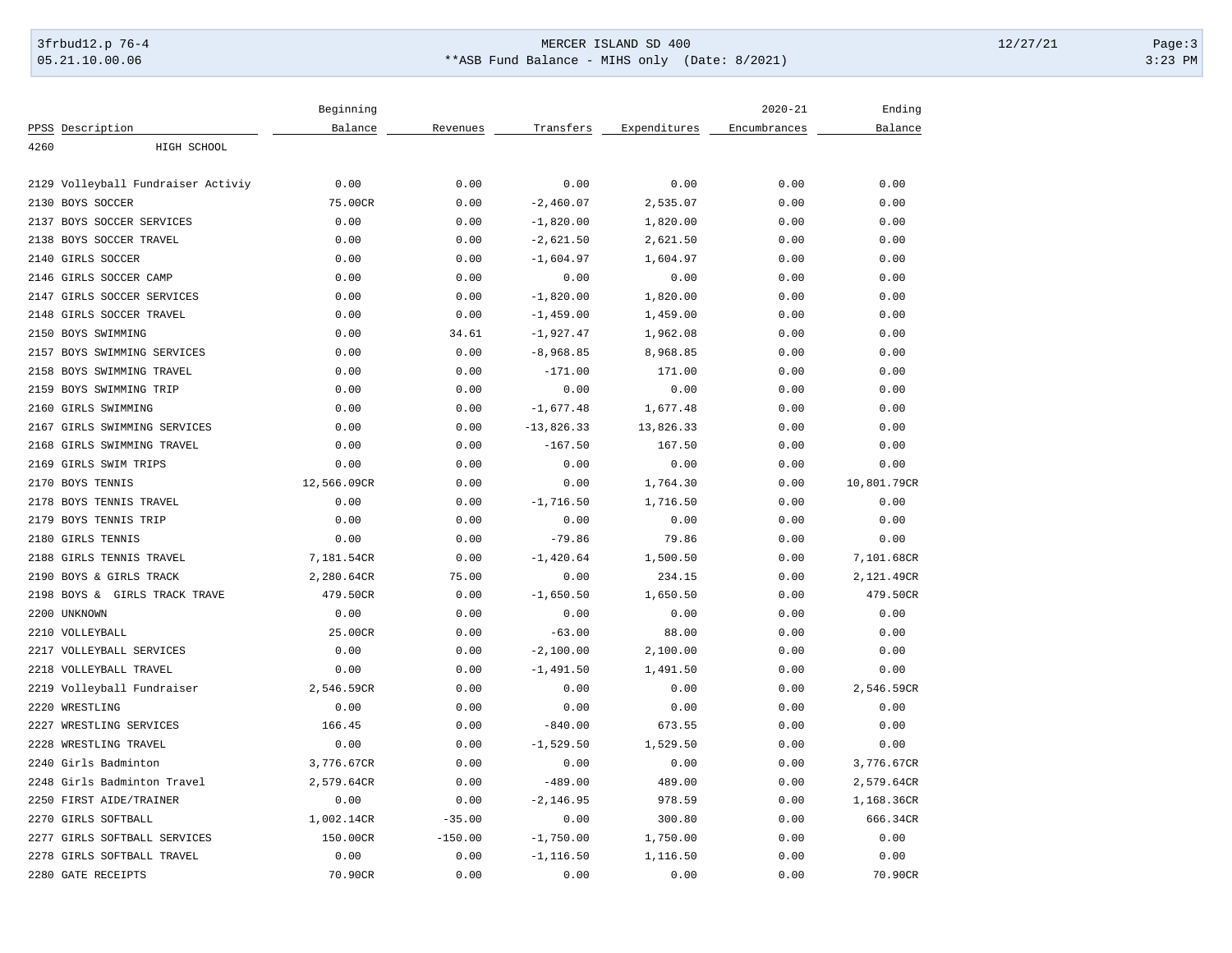# 3frbud12.p 76-4 Page:4 Page:4 05.21.10.00.06 \*\*ASB Fund Balance - MIHS only (Date: 8/2021) 3:23 PM

|                                 | Beginning    |           |              |              | $2020 - 21$  | Ending       |  |
|---------------------------------|--------------|-----------|--------------|--------------|--------------|--------------|--|
| PPSS Description                | Balance      | Revenues  | Transfers    | Expenditures | Encumbrances | Balance      |  |
| HIGH SCHOOL<br>4260             |              |           |              |              |              |              |  |
|                                 |              |           |              |              |              |              |  |
| 2281 OTHER REVENUES             | 0.00         | 0.00      | 0.00         | 0.00         | 0.00         | 0.00         |  |
| 2300<br>INTRAMURALS             | 100.00CR     | 0.00      | 0.00         | 0.00         | 0.00         | 100.00CR     |  |
| CLASS OF 2018<br>3430           | 0.00         | 0.00      | 0.00         | 0.00         | 0.00         | 0.00         |  |
| 3440<br>CLASS OF 2019           | 11,849.16CR  | 0.00      | 10,000.00    | 0.00         | 0.00         | 1,849.16CR   |  |
| CLASS OF 2020<br>3450           | 13,336.87CR  | 0.00      | 5,815.72     | 0.00         | 0.00         | 7,521.15CR   |  |
| CLASS OF 2021<br>3460           | 9,731.25CR   | 0.00      | 5,358.39     | 0.00         | 0.00         | 4,372.86CR   |  |
| 3470<br>CLASS OF 2022           | 8,227.12CR   | 0.00      | 0.00         | 0.00         | 0.00         | 8,227.12CR   |  |
| Class of 2023<br>3480           | 4,477.15CR   | 0.00      | 0.00         | 0.00         | 0.00         | 4,477.15CR   |  |
| 3481 Class of 2024              | 0.00         | 0.00      | 0.00         | 0.00         | 0.00         | 0.00         |  |
| 3482 Class of 2025              | 0.00         | 0.00      | 0.00         | 0.00         | 0.00         | 0.00         |  |
| 4015 ASIAN CULTURAL CLUB        | 0.00         | 0.00      | 0.00         | 0.00         | 0.00         | 0.00         |  |
| 4020<br>CHESS CLUB              | 3,122.28CR   | 0.00      | 0.00         | 0.00         | 0.00         | 3,122.28CR   |  |
| 4030 YEARBOOK/ANNUAL            | 145,437.89CR | 87,495.00 | 0.00         | 73,000.28    | 0.00         | 159,932.61CR |  |
| 4050 BAND OPERATIONS            | 14,604.06CR  | 13,351.00 | 17,547.87    | 10,407.19    | 0.00         | 0.00         |  |
| 4052 MORNING JAZZ               | 7,530.72     | 9,500.00  | 0.00         | $-500.50$    | 0.00         | 2,469.78CR   |  |
| 4053 Jazz Ensemble              | 0.00         | 380.00    | 0.00         | 0.00         | 0.00         | 380.00CR     |  |
| 4054 Jazz Band Trip             | 0.00         | 0.00      | 0.00         | 0.00         | 0.00         | 0.00         |  |
| 4055 Band Trip                  | 26,168.04CR  | 2,028.00  | 25,000.00    | $-1,075.00$  | 0.00         | 4,271.04CR   |  |
| 4058 BAND EASTSHORE             | 1,366.00CR   | 464.00    | 0.00         | 175.00       | 0.00         | 1,655.00CR   |  |
| 4059 DO NOT USE                 | 0.00         | 0.00      | 0.00         | 0.00         | 0.00         | 0.00         |  |
| 4060<br>CREST GREENHOUSE        | 12,308.39CR  | 0.00      | 0.00         | 116.66       | 0.00         | 12,191.73CR  |  |
| CREST STORE<br>4065             | 1,432.89CR   | 0.00      | 0.00         | 75.00        | 0.00         | 1,357.89CR   |  |
| 4070 CHEERLEADERS               | 0.00         | 0.00      | 0.00         | 0.00         | 0.00         | 0.00         |  |
| 4071 Cheer (11-12)              | 0.00         | 0.00      | 0.00         | 0.00         | 0.00         | 0.00         |  |
| 4072 Cheer 12-13                | 0.00         | 0.00      | 0.00         | 0.00         | 0.00         | 0.00         |  |
| 4073 CHEER (13-14)              | 0.00         | 0.00      | 0.00         | 0.00         | 0.00         | 0.00         |  |
| 4074 CHEER                      | 125.00CR     | 0.00      | $-5,089.00$  | 5,214.00     | 0.00         | 0.00         |  |
| 4080 CHOIR                      | 856.72CR     | 0.00      | 0.00         | 5.70         | 0.00         | 851.02CR     |  |
| 4088 CHOIR TRAVEL               | 0.00         | 0.00      | 0.00         | 0.00         | 0.00         | 0.00         |  |
| 4090 Health Occupations Stu Ass | 0.00         | 1,680.00  | $-490.00$    | 2,170.00     | 0.00         | 0.00         |  |
| STUDENT STORE<br>4100           | 31,613.20CR  | 4,807.10  | 1,865.18     | 15,661.75    | 0.00         | 18,893.37CR  |  |
| 4108 DECAL TRAVEL               | 0.18         | 10,935.00 | $-1,865.18$  | 12,800.00    | 0.00         | 0.00         |  |
| 4110 DEBATE                     | 5,496.34CR   | 1,280.00  | 0.00         | 2,863.00     | 0.00         | 3,913.34CR   |  |
| 4120 DRAMA                      | 10,884.23CR  | 1,385.75  | 0.00         | 2,358.92     | 0.00         | 9,911.06CR   |  |
| 4130 DRILL TEAM                 | 4,502.09CR   | 0.00      | $-2, 340.00$ | 6,182.79     | 0.00         | 659.30CR     |  |
| 4135 DRILL TEAM TRAVEL          | 0.00         | 0.00      | 0.00         | 0.00         | 0.00         | 0.00         |  |
| 4138 DRILL TEAM TRAVEL          | 0.00         | 0.00      | 0.00         | 0.00         | 0.00         | 0.00         |  |
| 4170 INTERNATIONAL CLUB         | 5,736.90CR   | 0.00      | 0.00         | 0.00         | 0.00         | 5,736.90CR   |  |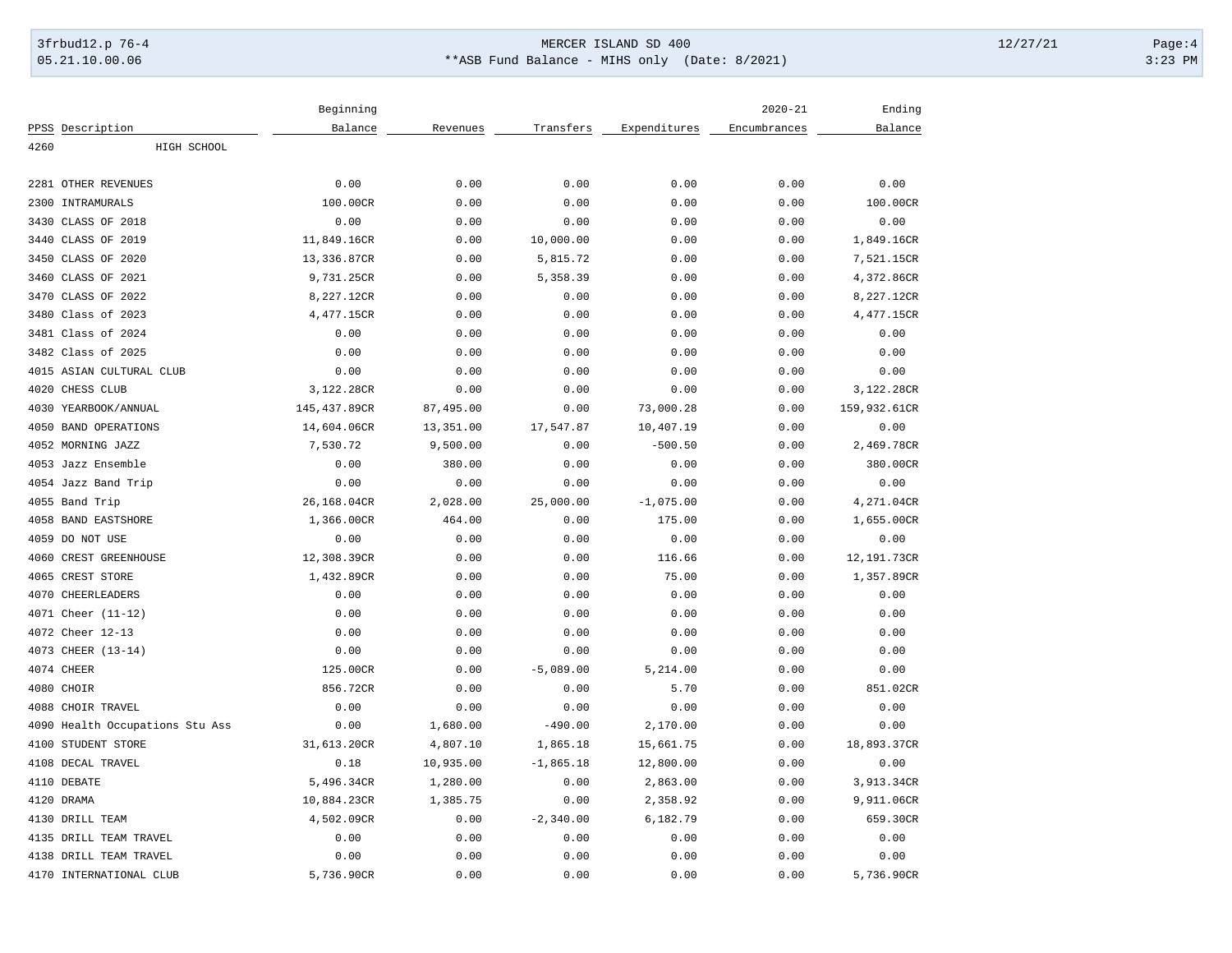# 3frbud12.p 76-4 Page:5 05.21.10.00.06 \*\*ASB Fund Balance - MIHS only (Date: 8/2021) 3:23 PM

|                                     | Beginning   |           |             |              | $2020 - 21$  | Ending      |
|-------------------------------------|-------------|-----------|-------------|--------------|--------------|-------------|
| PPSS Description                    | Balance     | Revenues  | Transfers   | Expenditures | Encumbrances | Balance     |
| 4260<br>HIGH SCHOOL                 |             |           |             |              |              |             |
|                                     |             |           |             |              |              |             |
| 4190<br>FOREIGN LANGUAGE CLUB       | 509.56CR    | 0.00      | 0.00        | 0.00         | 0.00         | 509.56CR    |
| 4200<br>HONOR SOCIETY               | 3,901.14CR  | 0.00      | 0.00        | $-48.69$     | 0.00         | 3,949.83CR  |
| 4210 ART HONOR SOCIETY              | 0.00        | 0.00      | 0.00        | 0.00         | 0.00         | 0.00        |
| 4215 TRI-MUSIC HONOR SOCIETY        | 1,328.51CR  | 0.00      | 0.00        | 0.00         | 0.00         | 1,328.51CR  |
| 4216 Science National Honor Society | 470.00CR    | 340.00    | 0.00        | 107.12       | 0.00         | 702.88CR    |
| SENIOR SERVICE CLUB<br>4230         | 31,325.11CR | 0.00      | 0.00        | 0.00         | 0.00         | 31,325.11CR |
| 4235<br>SENIOR BREAKFST             | 6,151.26CR  | 0.00      | 0.00        | 0.00         | 0.00         | 6,151.26CR  |
| 4240 MIHS Journalism (Islander)     | 8,845.96CR  | 1,870.00  | 0.00        | 4,514.42     | 0.00         | 6,201.54CR  |
| 4250 MATH CLUB                      | 6,987.62CR  | 0.00      | 0.00        | 251.00       | 0.00         | 6,736.62CR  |
| 4260<br>ORCHESTRA                   | 86.00CR     | 0.00      | 0.00        | 73.76        | 0.00         | 12.24CR     |
| 4265<br>ORCHESTRA TRAVEL            | 0.00        | 0.00      | 0.00        | 0.00         | 0.00         | 0.00        |
| 4268<br>ORCHESTRA TRAVEL            | 0.00        | 0.00      | 0.00        | 0.00         | 0.00         | 0.00        |
| 4270 PEGASUS                        | 1,818.20CR  | 0.00      | 0.00        | 0.00         | 0.00         | 1,818.20CR  |
| 4290 KMIH RADIO CLUB                | 21,250.47CR | 1,855.00  | 0.00        | 1,213.79     | 0.00         | 21,891.68CR |
| 4291 RADIO DONATIONS                | 0.00        | 0.00      | 0.00        | 0.00         | 0.00         | 0.00        |
| 4293 DJ Club                        | 0.00        | 0.00      | 0.00        | 0.00         | 0.00         | 0.00        |
| 4297 KMIH TRIP                      | 1,129.26CR  | 0.00      | 0.00        | 0.00         | 0.00         | 1,129.26CR  |
| 4300<br>BOYS LACROSSE CLUB          | 430.92      | 10,420.53 | $-3,095.00$ | 3,855.00     | 0.00         | 9,229.61CR  |
| 4305 GIRLS LACROSSE                 | 495.22CR    | 8,750.00  | $-1,705.50$ | 1,705.50     | 0.00         | 9,245.22CR  |
| 4310<br>COMMITTEE TO SAVE EARTH     | 1,438.85CR  | 0.00      | 0.00        | 0.00         | 0.00         | 1,438.85CR  |
| 4320 KEY CLUB                       | 3,167.98CR  | 920.00    | 0.00        | 685.90       | 0.00         | 3,402.08CR  |
| 4360 BOYS LACROSSE 16-17            | 0.00        | 0.00      | 0.00        | 0.00         | 0.00         | 0.00        |
| 4365 GIRLS LACROSSE 16-17           | 0.00        | 0.00      | 0.00        | 0.00         | 0.00         | 0.00        |
| 4430 NATURAL HELPERS                | 995.72CR    | 0.00      | 0.00        | 0.00         | 0.00         | 995.72CR    |
| 4440 VICA                           | 101.49CR    | 0.00      | 0.00        | 0.00         | 0.00         | 101.49CR    |
| 4450 STEEL BAND                     | 0.00        | 0.00      | 0.00        | 0.00         | 0.00         | 0.00        |
| 4460 BOYS WATERPOLO                 | 0.00        | 5,750.00  | 0.00        | 3,985.85     | 0.00         | 1,764.15CR  |
| 4461<br>BOYS WATERPOLO 16-17        | 0.00        | 0.00      | 0.00        | 0.00         | 0.00         | 0.00        |
| 4465 GIRLS WATERPOLO                | 648.00      | 3,750.00  | $-522.05$   | 3,624.05     | 0.00         | 0.00        |
| 4466 GIRLS WATERPOLO 16-17          | 0.00        | 0.00      | 0.00        | 0.00         | 0.00         | 0.00        |
| 4470<br>CLUB OF ROCK                | 0.00        | 0.00      | 0.00        | 0.00         | 0.00         | 0.00        |
| 4480 MODEL UN CLUB                  | 884.71      | 0.00      | $-884.71$   | 0.00         | 0.00         | 0.00        |
| 4510 STOCK CLUB                     | 100.00CR    | 0.00      | 0.00        | 0.00         | 0.00         | 100.00CR    |
| 4520 HARRY POTTER CLUB              | 0.00        | 0.00      | 0.00        | 0.00         | 0.00         | 0.00        |
| 4525 IMPROV CLUB                    | 0.00        | 0.00      | 0.00        | 0.00         | 0.00         | 0.00        |
| 4530 ART CLUB                       | 4,019.37CR  | 605.00    | 0.00        | 1,104.99     | 0.00         | 3,519.38CR  |
| 4535 COOKING CLUB                   | 297.49CR    | 0.00      | 0.00        | 0.00         | 0.00         | 297.49CR    |
| 4540 SCIENCE CLUB                   | 3,248.49CR  | 750.00    | 0.00        | 434.50       | 0.00         | 3,563.99CR  |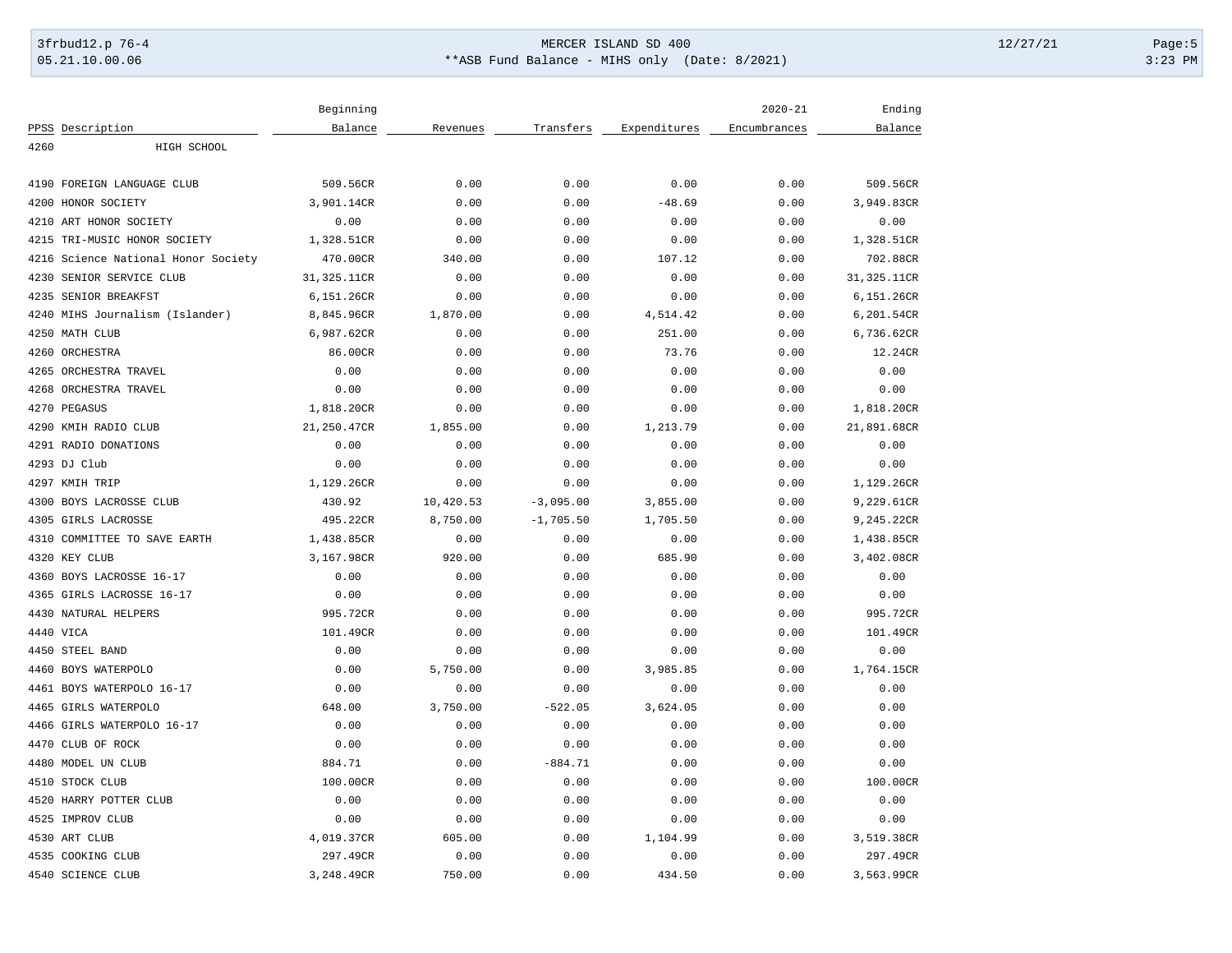# 3frbud12.p 76-4 Page:6 05.21.10.00.06 \*\*ASB Fund Balance - MIHS only (Date: 8/2021) 3:23 PM

|                                     | Beginning   |          |           |              | $2020 - 21$  | Ending      |
|-------------------------------------|-------------|----------|-----------|--------------|--------------|-------------|
| PPSS Description                    | Balance     | Revenues | Transfers | Expenditures | Encumbrances | Balance     |
| HIGH SCHOOL<br>4260                 |             |          |           |              |              |             |
|                                     |             |          |           |              |              |             |
| 4545 ROBOTICS CLUB                  | 21,086.49CR | 0.00     | 0.00      | 133.97       | 0.00         | 20,952.52CR |
| 4550 SAVE                           | 0.00        | 0.00     | 0.00      | 0.00         | 0.00         | 0.00        |
| 4560 BE KIND CLUB                   | 280.22CR    | 0.00     | 0.00      | 0.00         | 0.00         | 280.22CR    |
| 4580 SPIRIT CLUB                    | 185.76CR    | 0.00     | 0.00      | 0.00         | 0.00         | 185.76CR    |
| 4600 ULTIMATE FRISBEE               | 6,003.04CR  | 0.00     | 0.00      | 0.00         | 0.00         | 6,003.04CR  |
| 4605 UNIFIED BASKETBALL CLUB        | 213.59CR    | 0.00     | 0.00      | 0.00         | 0.00         | 213.59CR    |
| <b>BRIDGES CLUB</b><br>4610         | 85.64CR     | 0.00     | 0.00      | 0.00         | 0.00         | 85.64CR     |
| 4620<br>MOCK TRIAL CLUB             | 965.65CR    | 1,540.00 | 0.00      | 1,300.00     | 0.00         | 1,205.65CR  |
| 4625 OUTDOOR CLUB                   | 235.00CR    | 0.00     | 0.00      | 0.00         | 0.00         | 235.00CR    |
| 4630<br>INTERACT CLUB               | 747.79CR    | 0.00     | 0.00      | 0.00         | 0.00         | 747.79CR    |
| 4635 Vietnam Club Trip              | 724.00CR    | 0.00     | 0.00      | 0.00         | 0.00         | 724.00CR    |
| 4640<br>Green Team Club             | 1,939.46CR  | 0.00     | 0.00      | 0.00         | 0.00         | 1,939.46CR  |
| 4645 POETRY CLUB                    | 238.76CR    | 0.00     | 0.00      | 0.00         | 0.00         | 238.76CR    |
| 4650<br>CONSCIOUS CLUB              | 100.00CR    | 0.00     | 0.00      | 0.00         | 0.00         | 100.00CR    |
| 4695 KNOWLEDGE BOWL                 | 275.57CR    | 0.00     | 0.00      | 0.00         | 0.00         | 275.57CR    |
| 4710<br>DESTINATION IMAGINATION     | 450.00CR    | 0.00     | 0.00      | 0.00         | 0.00         | 450.00CR    |
| SMILE TO A CHILD CLUB<br>4720       | 186.07CR    | 0.00     | 0.00      | 0.00         | 0.00         | 186.07CR    |
| 4750 MTI ENTERPRISE                 | 9,547.64CR  | 4,756.41 | 0.00      | 10,273.15    | 0.00         | 4,030.90CR  |
| CHINESE CLUB<br>4775                | 50.00CR     | 0.00     | 0.00      | 0.00         | 0.00         | 50.00CR     |
| 4780<br>SPANISH CLUB                | 1,286.11CR  | 0.00     | 0.00      | 858.91       | 0.00         | 427.20CR    |
| 4785 AP FRENCH                      | 100.00CR    | 0.00     | 0.00      | 0.00         | 0.00         | 100.00CR    |
| FRENCH HONOR SOCIETY<br>4790        | 890.83CR    | 45.00    | 0.00      | 159.75       | 0.00         | 776.08CR    |
| 4795 KIDSCORP CLUB                  | 600.00CR    | 0.00     | 0.00      | 0.00         | 0.00         | 600.00CR    |
| 4797 NATIONAL CHINESE HONOR SOCIETY | 229.27CR    | 20.00    | 0.00      | 35.68        | 0.00         | 213.59CR    |
| STEAMPUNK CLUB<br>4800              | 50.00CR     | 0.00     | 0.00      | 0.00         | 0.00         | 50.00CR     |
| 4805<br>JUNIOR STATESMAN            | 0.00        | 0.00     | 0.00      | 0.00         | 0.00         | 0.00        |
| 4810<br>AMNESTY INTERNATIONAL CLUB  | 481.56CR    | 0.00     | 0.00      | 0.00         | 0.00         | 481.56CR    |
| 4820<br>WOMEN IN STEM               | 527.00CR    | 0.00     | 0.00      | 0.00         | 0.00         | 527.00CR    |
| 4830<br>GENDER EQUITY CLUB          | 0.00        | 0.00     | 0.00      | 0.00         | 0.00         | 0.00        |
| 4835<br>FREE THE CHILDREN CLUB      | 0.00        | 0.00     | 0.00      | 0.00         | 0.00         | 0.00        |
| 4840<br>MAROON LOTUS CLUB           | 762.77CR    | 0.00     | 0.00      | 0.00         | 0.00         | 762.77CR    |
| 4845 WILDLIFE CONSERVATION CLUB     | 0.00        | 0.00     | 0.00      | 0.00         | 0.00         | 0.00        |
| 4850 HELP CLUB                      | 1,825.64CR  | 0.00     | 0.00      | 0.00         | 0.00         | 1,825.64CR  |
| 4855 MI HUMANE CLUB                 | 2.17CR      | 0.00     | 0.00      | 0.00         | 0.00         | 2.17CR      |
| 4858 Meal Mission                   | 760.48CR    | 0.00     | 0.00      | 0.00         | 0.00         | 760.48CR    |
| 4860<br>SPANISH HONOR SOCIETY       | 742.70CR    | 420.00   | 0.00      | 0.00         | 0.00         | 1,162.70CR  |
| 4865 DIGITAL ENGINEERING CLUBDIGITA | 0.00        | 0.00     | 0.00      | 0.00         | 0.00         | 0.00        |
| 4870 Margins Club                   | 2,000.00CR  | 0.00     | 0.00      | 0.00         | 0.00         | 2,000.00CR  |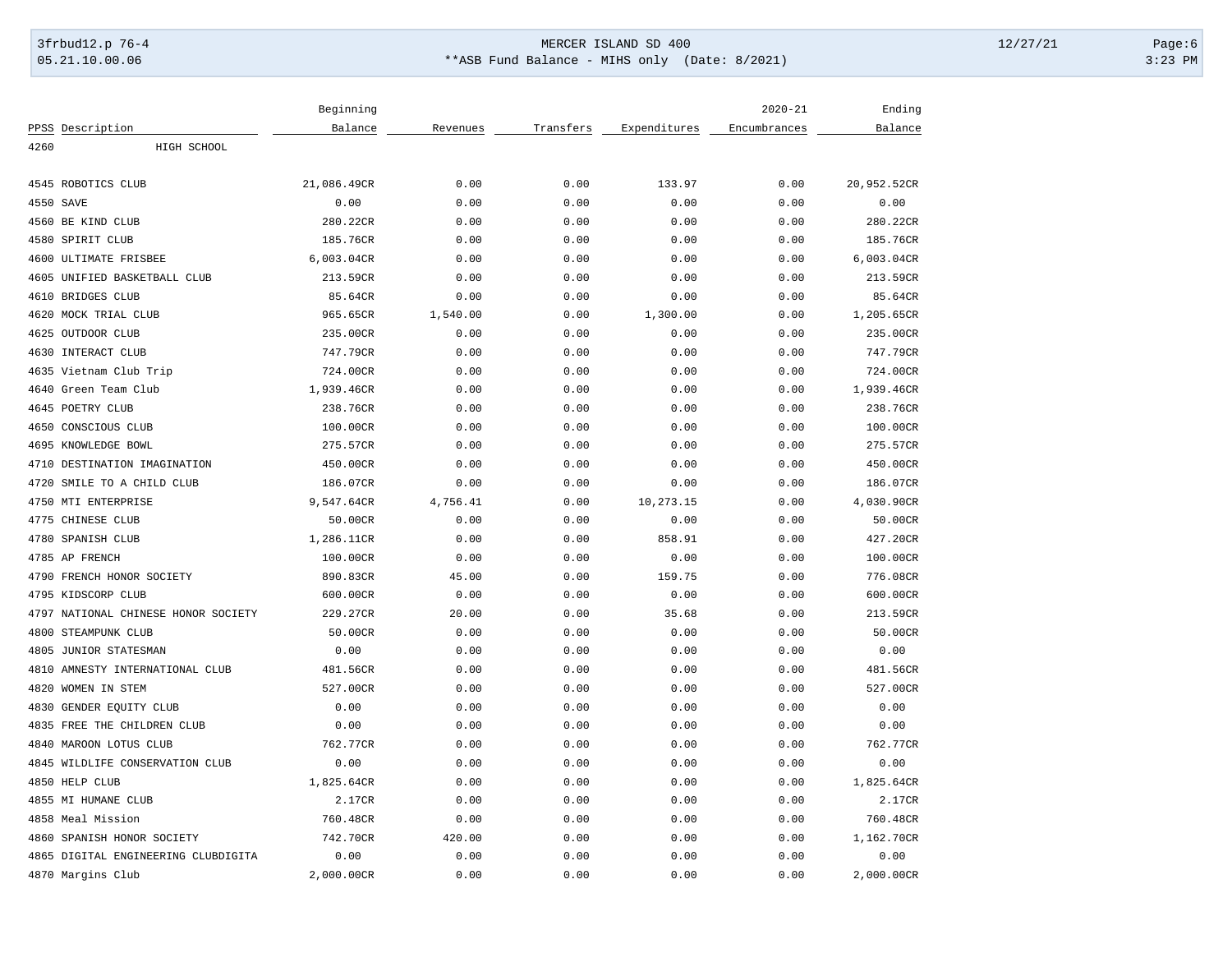# 3frbud12.p 76-4 Page:7 Page:7 05.21.10.00.06 \*\*ASB Fund Balance - MIHS only (Date: 8/2021) 3:23 PM

|      |                                     | Beginning                                         |            |                          |                                | $2020 - 21$                                | Ending       |
|------|-------------------------------------|---------------------------------------------------|------------|--------------------------|--------------------------------|--------------------------------------------|--------------|
|      | PPSS Description                    | Balance                                           | Revenues   | Transfers                | Expenditures                   | Encumbrances                               | Balance      |
| 4260 | HIGH SCHOOL                         |                                                   |            |                          |                                |                                            |              |
|      | 4875 Best Buddies Club              | 0.00                                              | 285.00     | 0.00                     | 0.00                           | 0.00                                       | 285.00CR     |
| 4900 | COMPUTER CLUB                       | 1,508.96CR                                        | 0.00       | 0.00                     | 0.00                           | 0.00                                       | 1,508.96CR   |
| 4910 | Queer Alliance                      | 100.00CR                                          | 0.00       | 0.00                     | 0.00                           | 0.00                                       | 100.00CR     |
|      | 4911 ECAAR (Ed Co for Asian Am Rep. | 0.00                                              | 460.00     | 0.00                     | 0.00                           | 0.00                                       | 460.00CR     |
|      | 4912 ACLU                           | 0.00                                              | 0.00       | 0.00                     | 0.00                           | 0.00                                       | 0.00         |
|      | 6000 PRIVATE MONEYS                 | 0.00                                              | 0.00       | 0.00                     | 0.00                           | 0.00                                       | 0.00         |
| 6310 | CSE SCHOLARSHIP FUND                | 38.74CR                                           | 0.00       | 0.00                     | 0.00                           | 0.00                                       | 38.74CR      |
| 6340 | <b>BAND SCHOLARSHIP</b>             | 980.00CR                                          | 0.00       | 0.00                     | 0.00                           | 0.00                                       | 980.00CR     |
| 6380 | FRIENDS OF CREST                    | 70.00CR                                           | 0.00       | 0.00                     | 0.00                           | 0.00                                       | 70.00CR      |
| 6390 | CREST-HOLIDAY PROJECT               | 242.06CR                                          | 0.00       | 0.00                     | 0.00                           | 0.00                                       | 242.06CR     |
| 6410 | RED CROSS                           | 0.00                                              | 0.00       | 0.00                     | 0.00                           | 0.00                                       | 0.00         |
| 6420 | SCHOOLS AGAINST CANCER              | 0.00                                              | 0.00       | 0.00                     | 0.00                           | 0.00                                       | 0.00         |
| 6425 | AMERICAN CANCER SOCIETY             | 183.00CR                                          | 0.00       | 0.00                     | 0.00                           | 0.00                                       | 183.00CR     |
| 6430 | UNKNOWN                             | 0.00                                              | 0.00       | 0.00                     | 0.00                           | 0.00                                       | 0.00         |
| 6450 | SPEC ED CELEBRATION                 | 44.30CR                                           | 0.00       | 0.00                     | 0.00                           | 0.00                                       | 44.30CR      |
| 6460 | STEVE NEWMAN MEMORIAL FUND          | 0.00                                              | 0.00       | 0.00                     | 0.00                           | 0.00                                       | 0.00         |
| 6520 | SHIFT TO SAFETY                     | 0.00                                              | 0.00       | 0.00                     | 0.00                           | 0.00                                       | 0.00         |
|      | 6600 MISF-CREST                     | 0.00                                              | 0.00       | 0.00                     | 0.00                           | 0.00                                       | 0.00         |
|      | 6620 MIYFS Food Bank                | 0.00                                              | 0.00       | 0.00                     | 0.00                           | 0.00                                       | 0.00         |
| 6660 |                                     | 0.00                                              | 0.00       | 0.00                     | 0.00                           | 0.00                                       | 0.00         |
|      | 6710 WA CULTURAL EXCHANGE           | 0.00                                              | 0.00       | 0.00                     | 0.00                           | 0.00                                       | 0.00         |
|      | 6711 WCE VIETNAM 2011               | 0.00                                              | 0.00       | 0.00                     | 0.00                           | 0.00                                       | 0.00         |
|      | 6715 INVISIBLE CHILDREN             | 0.00                                              | 0.00       | 0.00                     | 0.00                           | 0.00                                       | 0.00         |
|      | 6750 MTI Donations                  | 0.00                                              | 5,456.00   | 0.00                     | 0.00                           | 0.00                                       | 5,456.00CR   |
|      | 6755 UNKNOWN                        | 0.00                                              | 0.00       | 0.00                     | 0.00                           | 0.00                                       | 0.00         |
| 6760 | COSTA RICA TRIP                     | 0.00                                              | 0.00       | 0.00                     | 0.00                           | 0.00                                       | 0.00         |
| 6765 | CHINA TRIP                          | 0.00                                              | 0.00       | 0.00                     | 0.00                           | 0.00                                       | 0.00         |
| 6770 | Women Entrp int                     | 0.00                                              | 0.00       | 0.00                     | 0.00                           | 0.00                                       | 0.00         |
| 6810 | AMNESTY INTERNATIONAL               | 0.00                                              | 0.00       | 0.00                     | 0.00                           | 0.00                                       | 0.00         |
|      | ---- *HIGH SCHOOL                   | 607,496.39CR                                      | 535,648.83 | 0.00                     | 442,612.66                     | 0.00                                       | 700,532.56CR |
|      | ---- *Restricted for Fund Purposes  | =================================<br>607,496.39CR | 535,648.83 | ----------------<br>0.00 | ================<br>442,612.66 | _=============== =================<br>0.00 | 700,532.56CR |
|      | -- *Associated Student Body Fund    | 607,496.39CR                                      | 535,648.83 | 0.00                     | 442,612.66                     | 0.00                                       | 700,532.56CR |